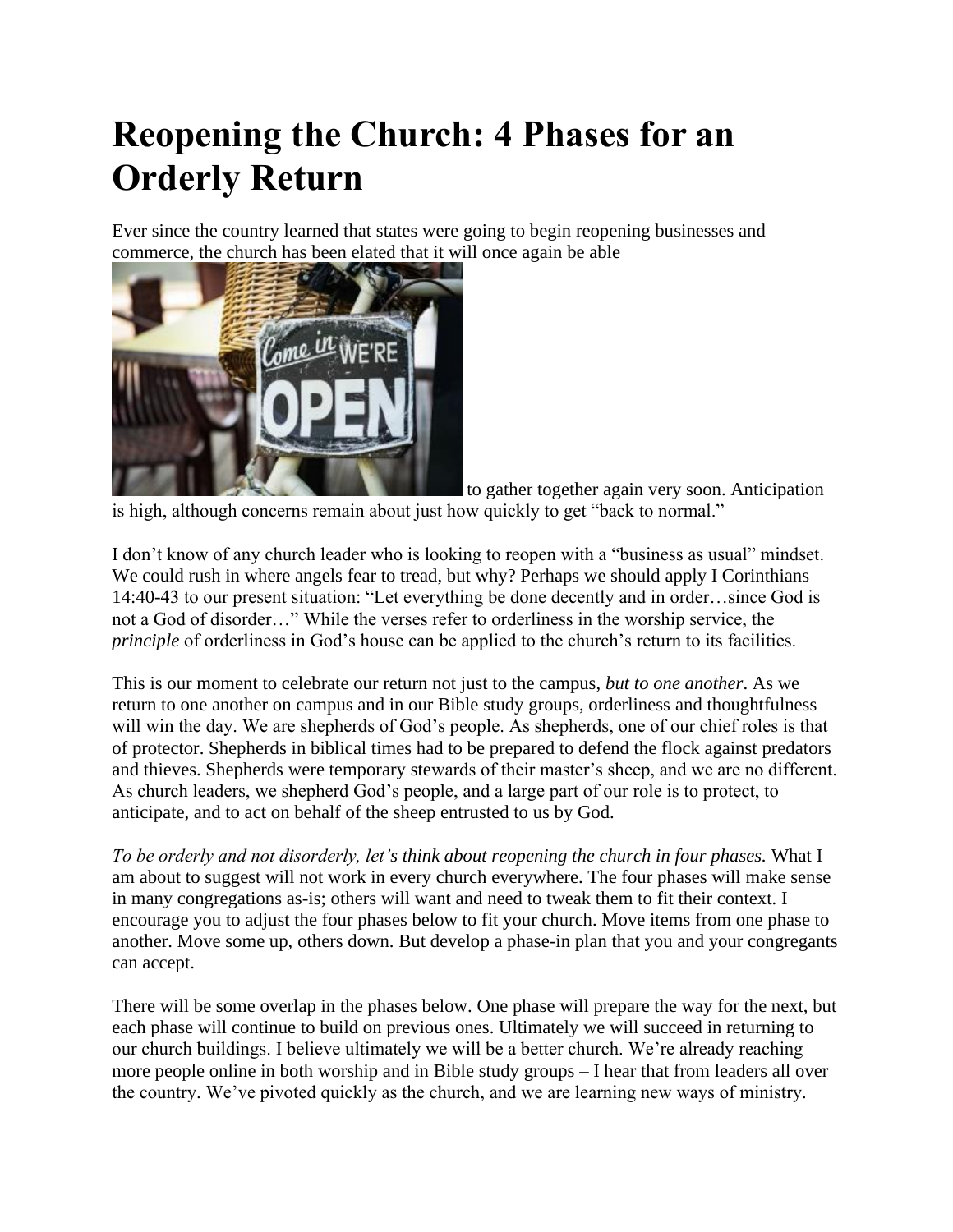Small churches, large churches, and every size in between are going to look back on this moment in church history and remember these days – they are days of a paradigm shift that we haven't seen before. My mother once told me she could vividly remember what she was doing when she heard that President Kennedy had been assassinated. I can remember what I was doing when I learned the Challenger had exploded on liftoff. I imagine you remember what you were doing when you learned the twin towers had collapsed because of terrorist attacks. We will all remember COVID-19 and how it changed us and our churches.

The four phases below may provide a *loose framework* around which you begin planning for the future. Make these your own. Listen to the leaders at the CDC. Look to the leaders of your state government and follow their directions (states will vary, which requires you adjust your phasein). Add content. Delete content. Reorganize the phases if you have a better idea. The goal is to "do things decently and in order" and to have a plan that you work as a congregation. Be flexible, and adapt as needed.

#### **Phase 1**

*Key Focus*: Returning to the Church Building

#### *Key Issues in this Phase*:

- State leaders will set guidelines; states will be different in their approaches and timelines
- Churches may start with a worship-only strategy for several months
- Limited worship attendance (100 people at a time?) may be mandated by state leaders
- Addition of more worship services to allow for physical distancing may be required
- Children and preschool ministries may be limited by states for a time; parents take children to "big church"
- Older volunteers might be hesitant to return before a vaccine is available
- Doors to the church are propped open to avoid contact with handles
- Restrooms may remain closed? Some states are already advising this.
- Bulletins are not passed out; announcements made via PowerPoint
- Worship centers will be sanitized between services
- A new way of collecting the offering will have to be considered (boxes placed strategically around the worship center and lobby?)
- Live broadcasts via Facebook Live or other online services continue and are perfected to accommodate those who are not willing to return
- An overflow room for worshipers may be required; when maximum allowed attendance is reached, send people to the overflow room, or ask them to return for the next worship service
- Church leaders will continue to help parents disciple children in the home
- Decisions made about how to safely administer the Lord's Supper, baptisms, and the invitation
- Plan for entering and exiting the building must be developed (one entrance, dismiss by rows?)
- Decide what you will do about weddings, use of facilities by outside groups, etc.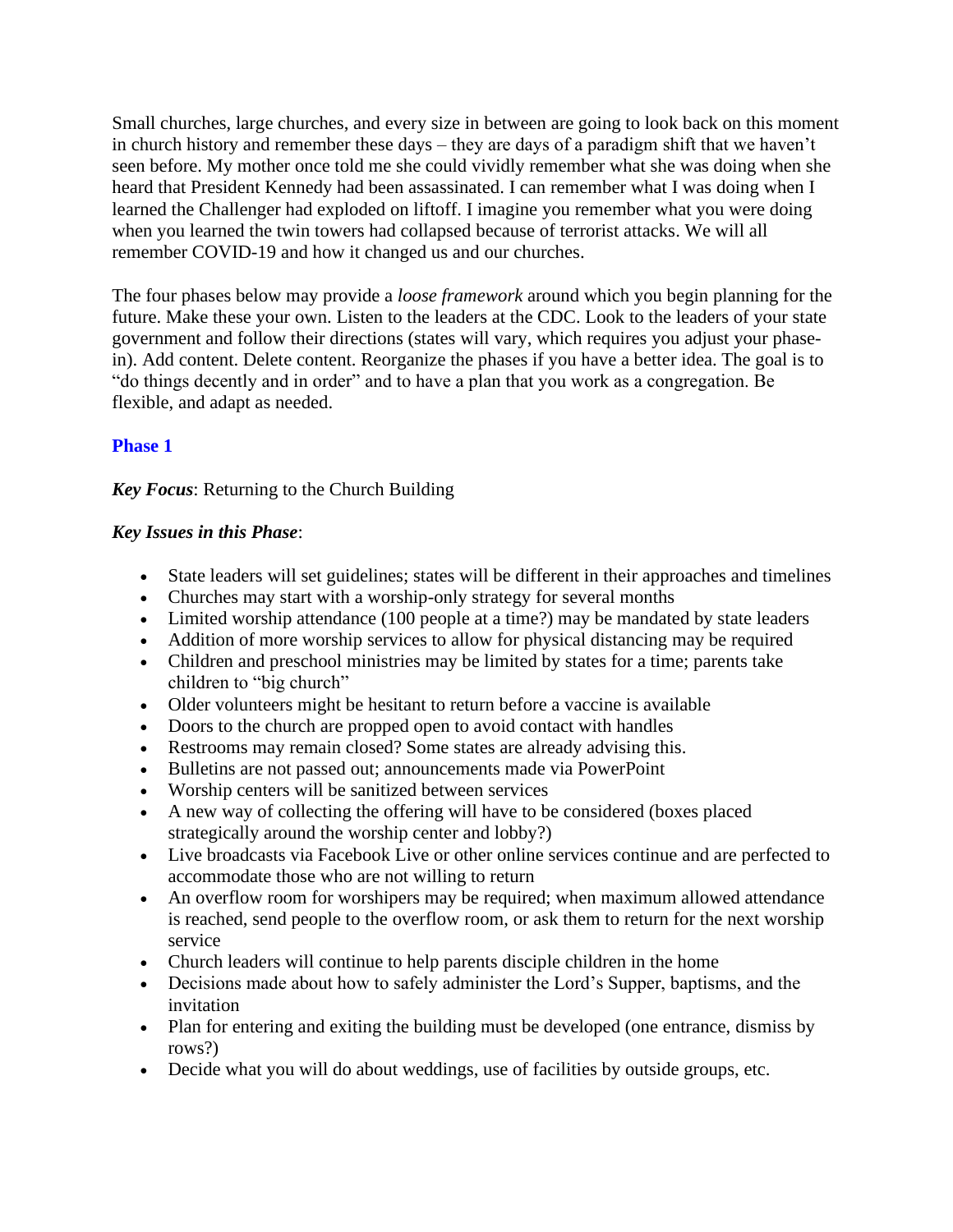• Bible study groups continue to grow in their use of Zoom or other online meeting tools – they return in the next phase

#### **Phase 2**

*Key Focus*: Groups begin meeting again on campus

#### *Key Issues in this Phase*:

- Space...physical distancing may necessitate the starting of new groups so people can practice physical distancing in smaller spaces; new groups may be started on days besides Sunday in order to have space to meet
- Additional hours/options for groups to meet (some churches that are out of space will need to begin a second or third hour of Bible study) should be considered prior to this phase
- Some workers who are older may take a sabbatical for safety
- Classrooms must be sanitized at greater levels than ever before
- Teachers will need new kinds of training to help them learn best practices for sanitizing rooms & children's toys
- Some traditional ministries may take place in alternative ways (see the article by [LifeWay with alternatives for conducting VBS\)](https://vbs.lifeway.com/2020/04/06/4-ways-to-do-vbs-this-summer/)
- Classroom attendance will be limited to allow physical distancing
- If Children's Church is a ministry that was suspended, decisions will be made about how to practice physical distancing when it resumes
- Adult and student rooms get tech upgrades (wall-mounted flat screen televisions and appropriate cables will allow groups to use Zoom technology to provide a live experience for group members who are not comfortable coming back to the campus); new people can be reached online, too
- Creation of special "online only" groups that can be new front doors to people seeking to connect with the church; recruit new teachers who are tech-savvy and enjoy the challenge of leading a virtual group

## **Phase 3**

*Key Focus*: Regaining Strength and Ministries

## *Key Issues*:

- People continue to return to worship and Bible study groups; the church continues to have a growing online presence
- Budget preparation and congregational approval of next fiscal budget occurs; some ministries may have to be cut. Churches will wrestle philosophically about what continues and what ceases.
- Fall Festival decision can the church host this safely?
- Thanksgiving will the church have a fellowship meal if it has in the past? Could this be too early for such a large gathering of people? Consider canceling.